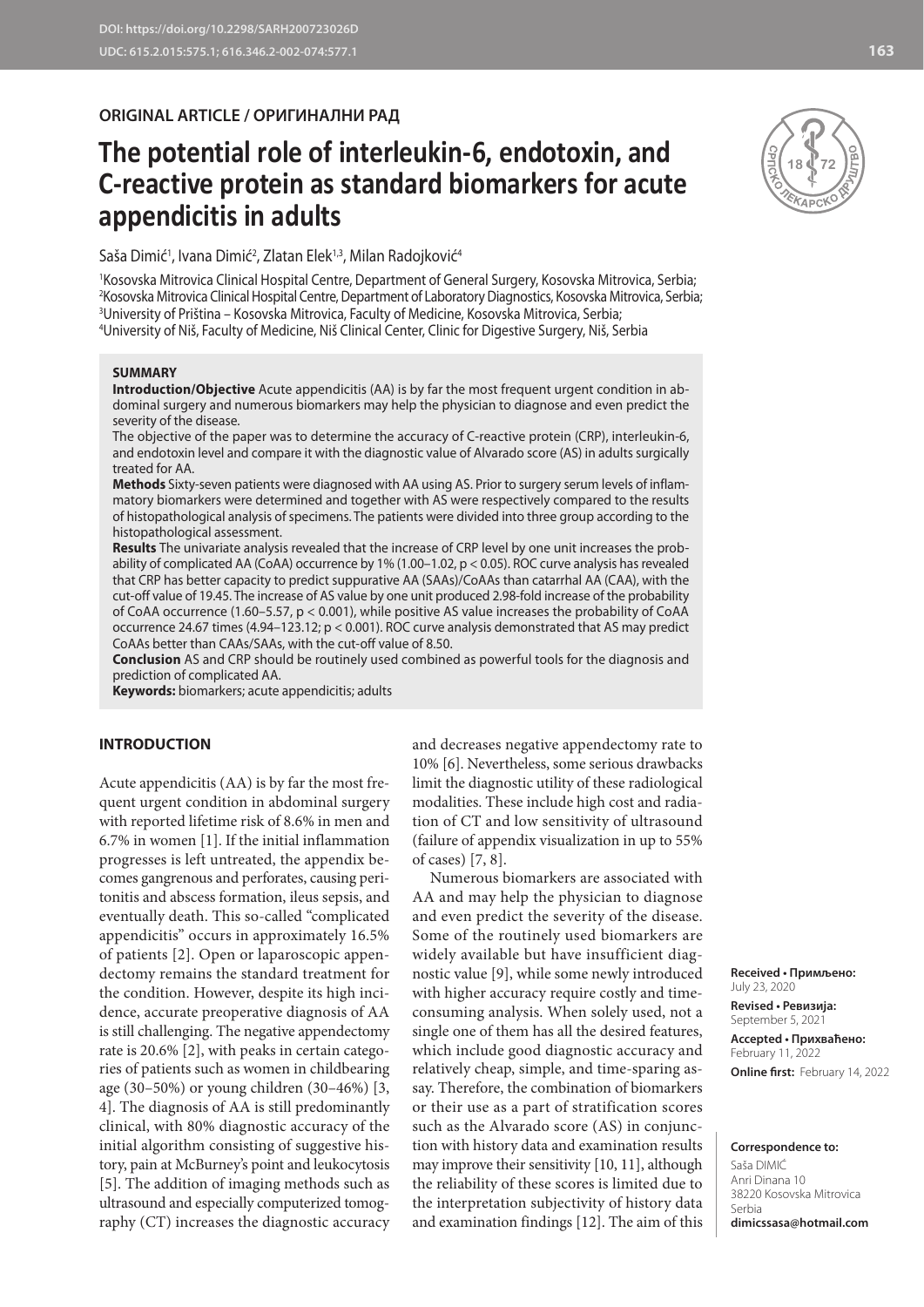study was to determine the accuracy of inflammatory biomarkers C-reactive protein (CRP), interleukin-6 (IL-6), and endotoxin and compare it with the diagnostic value of AS in adults surgically treated for AA.

## **METHODS**

The study, done in accord with standards of the institutional committee on ethics, included 67 patients that underwent surgery for AA during a period of six months, from January to June 2019 at the Emergency Unit, Niš Clinical Center. There were 35 men (52.2%) and 32 women (47.8%), their median age being 38.7 16.5 years (range: 19–80 years). The patients were diagnosed with AA using AS (Table 1) with diagnostic cut-off value of 6 [13]. Histopathological diagnosis of removed appendices was considered definitive. Prior to surgery, their blood samples were taken and serum levels of CRP, IL-6, and endotoxin were determined. The levels of these inflammatory biomarkers and AS were respectively compared to the results of histopathological analysis of specimens. Surgical treatment of the examined patients included open appendectomy. The severity of appendiceal inflammation was categorized according to the histopathological assessment as presented in Table 2. Gangrenous appendicitis and periappendiceal abscess were categorized as complicated AA (CoAA), as opposed to catarrhal (CAA) and suppurative (SAA) inflammation.

| Clinical signs                      | Alvarado score        |
|-------------------------------------|-----------------------|
| Moving pain                         |                       |
| Loss of appetite                    |                       |
| Nausea and vomiting                 |                       |
| Tension in the right lower quadrant | 2                     |
| Bloomberg's sign                    |                       |
| Fever                               | $1 (> 37.2^{\circ}C)$ |
| Leukocytosis ( $> 10 \times 109$ )  | 2                     |
| Polymorphonuclear > 75%             |                       |
| Total                               | 10                    |

**Table 2.** The severity of acute appendicitis according to the histopathological assessment

| Severity grade                    | Histopathology                                          |
|-----------------------------------|---------------------------------------------------------|
| Catarrhal appendicitis            | Intraluminal polymorphonuclear<br>neutrophils           |
| Suppurative appendicitis          | Mucosal infiltration with inflammatory<br>cells         |
| Gangrenous appendicitis<br>(CoAA) | Muscular layer infiltration with<br>inflammatory cells  |
| Periappendiceal abscess<br>(CoAA) | Periappendiceal infiltration with<br>inflammatory cells |

CoAA – complicated acute appendicitis

#### **Statistical data processing**

The data are presented in the form of an arithmetic mean and a standard deviation, or in the form of absolute and relative numbers. Group comparisons were performed using the Student's t-test or Mann–Whitney U-test. Analysis of variance (ANOVA) was used to compare continuous variables of three independent groups, including subsequent post hoc tests (Tukey method and Tamhane's T2 test). Alternatively, Kruskal–Wallis test was also used. Assessment of the relationship between categorical variables was done using Pearson's  $\chi^2$  test. Diagnostic features of the analyzed parameters (sensitivity and specificity, i.e., predictive value) were assessed using receiver operating characteristic curve (ROC) analyses. P-values < 0.05 were considered statistically significant. Statistical analyses were done using SPSS, Version 16.0 (SPSS Inc., Chicago, IL, USA).

# **RESULTS**

According to age, the patients ranged 18–80 years, with no statistically significant difference in sex representation (numerical sex ratio 1.09 in favor of men) (Figure 1). In terms of age and sex distribution, the largest number of patients who were operated on was in the age group 18–29 years, while the least patients were in the age group of 70 years and older (Table 3).



**Figure 1.** Patients' sex distribution

| Table 3. Distribution of different histopathological categories of acute ap- |  |
|------------------------------------------------------------------------------|--|
| pendicitis in relation to patients' age and sex                              |  |

| Age            | $18 - 29v$ | $30 - 39y$ | $40 - 49y$ | $50 - 59y$     | $60 - 69v$     | $+70y$         | Σ     |
|----------------|------------|------------|------------|----------------|----------------|----------------|-------|
| Sex            | M F        | M F        | M F        | M F            | M F            | M F            | M F   |
| $CAA (n = 16)$ | 35         | 20         | 20         | 30             | 0 <sub>0</sub> | 0 <sub>1</sub> | 88    |
| $SAA (n = 33)$ | 67         | 83         | 12         | 11             | 12             | 0 <sub>1</sub> | 17 16 |
| $CoAA(n=18)$   | 21         | 41         | 04         | 02             | 40             | 0 <sub>0</sub> | 108   |
| Σ              | 11 13      | 126        | 36         | 43             | 52             | 0 <sub>2</sub> | 35 32 |
|                | 24         | 18         | 9          | $\overline{ }$ | 7              | 2              | 67    |

CAA – catarrhal acute appendicitis; SAA – suppurative acute appendicitis; CoAA – complicated acute appendicitis

The distribution of AS values among our patients is presented in Figure 2. Sixty-one patients (91%) had AS values compatible with the diagnosis of AA (6 or greater).

The average value of AS in the examined group of patients was  $7.94 \pm 1.82$ , with a median of 8.00, with the lowest value of 2 and the highest 10. CRP values on the total sample ranged 0.6–415.2 mg/L, with an average value of  $60.37 \pm 79.18$  mg/L. In the total sample, the average endotoxin values were  $3.42 \pm 1.20$  MU/mL, with the lowest value of 2.88 MU/mL and the highest of 3.72 MU/mL, with a median of 3.28 MU/mL. IL-6 values ranged 13.17–98.83 pg/mL, with a mean value of  $91.40 \pm 139.63$  pg/mL and a median of 31.33 pg/mL (Table 4).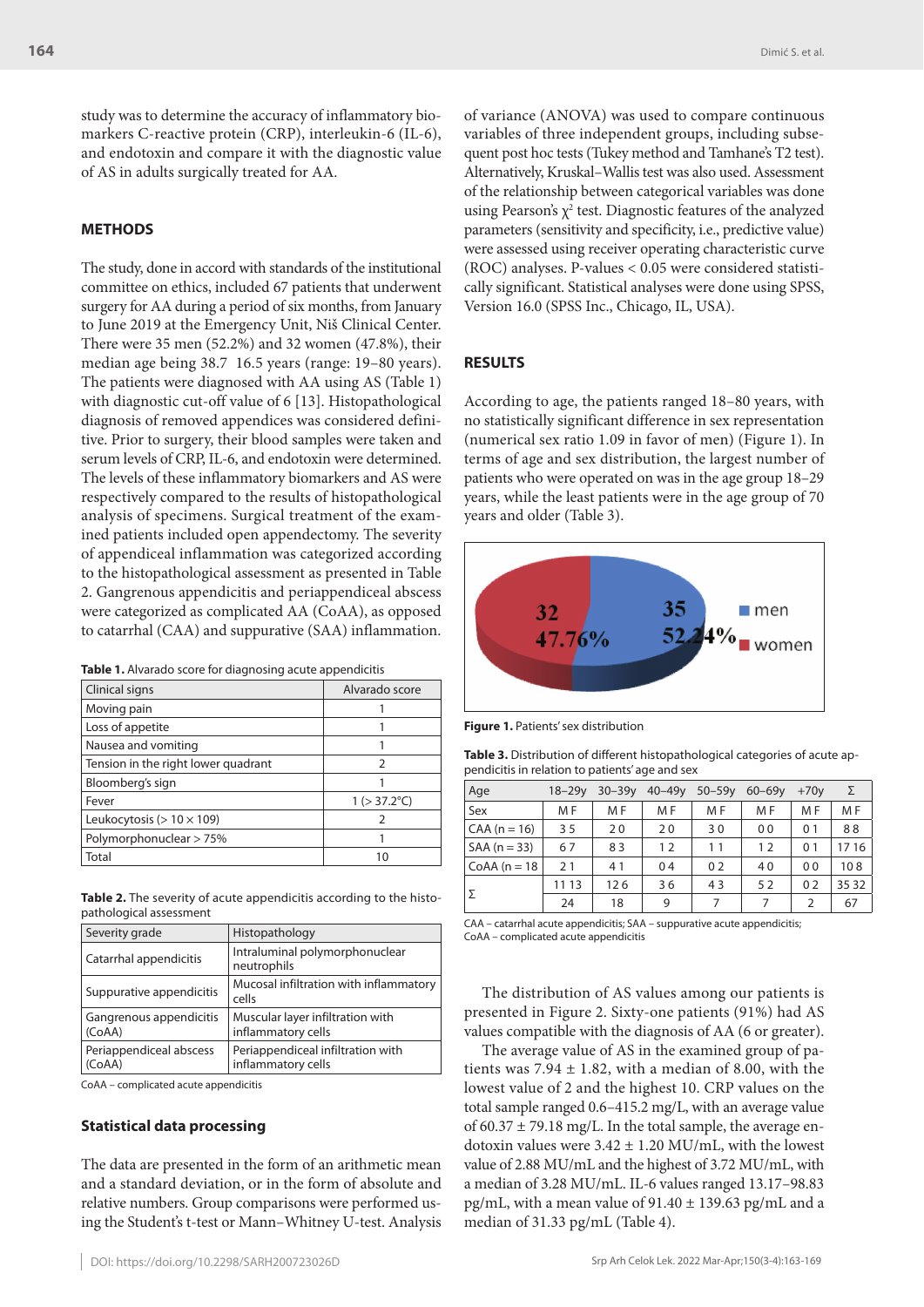

**Figure 2.** Distribution of Alvarado score values among our patients

**Table 4.** Mean values of examined parameters

| Parameter         | $X + SD$           | Me    | Min           | Max   |
|-------------------|--------------------|-------|---------------|-------|
| Age (years)       | $38.72 \pm 16.46$  | 36    | 18            | 80    |
| Alvarado score    | $7.94 \pm 1.82$    | 8     | $\mathcal{P}$ | 10    |
| Endotoxin (MU/mL) | $3.42 \pm 1.2$     | 3.28  | 2.88          | 3.72  |
| $IL-6$ (pg/mL)    | $91.40 \pm 139.63$ | 31.33 | 13.17         | 98.83 |
| $CRP$ (mg/L)      | $60.37 \pm 79.18$  | 29.7  | 0.6           | 415.2 |

X – mean value; SD – standard deviation; Me – median; Min – minimum; Max – maximum

**Table 5.** Mean values of examined parameters in relation to Alvarado score values

| Parameter         | Alvarado score<br>negative (5 and less) | Alvarado score positive<br>(6 and more) | p            |
|-------------------|-----------------------------------------|-----------------------------------------|--------------|
| Age (years)       | $35.95 \pm 16.14(33)$                   | $42.57 \pm 16.42(39)$                   | 0.0580       |
| Endotoxin (MU/mL) | $3.49 \pm 1.26$ (3.32)                  | $3.32 \pm 1.12$ (3.17)                  | 0.7029       |
| $ IL-6(pq/mL) $   | $37 \pm 65.62$ (16.5)                   | $167.16 \pm 177.12$<br>(84.83)          | $0.0000$ *** |
| CRP(mq/L)         | $42.94 \pm 64.46(18.2)$                 | $84.65 \pm 91.79(52.05)$                | $0.0054**$   |

X – mean value; SD – standard deviation; Me – median;

 $*$ p < 0.05;  $**p < 0.01;$ 

\*\*\*p < 0.001 (Student's t-test or Mann–Whitney U-test)

**Table 6.** Mean values of examined parameters in relation to histopathological findings

| Parameter         | $CAA (n = 16)$         | $SAA (n = 33)$                   | $CoAA (n = 18)$                       | р           |
|-------------------|------------------------|----------------------------------|---------------------------------------|-------------|
| Age               | $35.00 \pm 17.91$      | $36.94 \pm 15.94$                | $45.28 \pm 15.12^{ab*}$               | 0.0570      |
| (years)           | (29)                   | (35)                             | (46)                                  |             |
| Alvarado<br>score | $6.94 \pm 1.18$<br>(7) | $7.7 \pm 2.05$ <sup>a*</sup>     | $9.28 \pm 0.83$ a***b**<br>(9)        | $0.0000***$ |
| Endotoxin         | $3.1 \pm 0.68$         | $3.8 \pm 1.48$ <sup>ac*</sup>    | $3 \pm 0.68$                          | $0.0409*$   |
| (MU/mL)           | (3.09)                 | (3.39)                           | (3.11)                                |             |
| $IL-6$ (pg/       | $43.73 \pm 90.65$      | $50.6 \pm 70.68$ <sup>a**</sup>  | $208.56 \pm 197.68^{ab***}$           | $0.0000***$ |
| ml)               | (15.41)                | (19.9)                           | (124.58)                              |             |
| <b>CRP</b>        | $19.51 \pm 27.77$      | $56.35 \pm 70.68$ <sup>a**</sup> | $104.05 \pm 103.11$ <sup>a***b*</sup> | $0.0002***$ |
| (mg/L)            | (15.35)                | (29.9)                           | (70.15)                               |             |

X – mean value; SD – standard deviation; Me – median; CAA – catarrhal acute appendicitis; SAA – suppurative acute appendicitis; CoAA – complicated acute appendicitis; Parameters are given as  $X \pm SD$  and Me;

*b vs*. SАА;

*c vs*. CoАА;

\*p < 0.05;

 $A^*p < 0.01$ 

\*\*\*p < 0.001 (ANOVA, Kruskal–Wallis test, Student's t-test, Mann–Whitney U-test)

AS positive (6 and more) and histopathological (HP) finding were used as the two most authoritative measures in the final diagnosis of AA. Table 5 shows the basic descriptive indicators of the examined continuous variables for AS negative (5 and less) and AS positive. In the group of patients with AS positive, statistically significantly higher values of IL-6 ( $p < 0.001$ ) and CRP ( $p < 0.01$ ) were found.

The basic descriptive indicators of the examined continuous variables in relation to the HP finding of AA are given in Table 6. Statistically significant differences were found between the examined groups of parameters – AS, IL-6, CRP ( $p < 0.001$ ) and for endotoxin ( $p < 0.05$ ). The value of AS was statistically significantly higher in CoAA in relation to CAA ( $p < 0.001$ ) and SAA ( $p < 0.01$ ), and it was statistically higher in SAA in relation to CAA ( $p < 0.05$ ). IL-6 in CoAA was statistically significantly higher compared to SAA and CAA alone (p < 0.001). CRP was statistically significantly higher in CoAA compared to CAA (p < 0.001), but also SAA ( $p < 0.05$ ), while the value in SAA was statistically significantly higher compared to CAA ( $p < 0.01$ ). Endotoxin values were higher in SAA, compared to CAA, but also in CoAA ( $p < 0.05$ ). By comparing the values of parameters between the groups, it was determined that the subjects with CoAA were statistically significantly older than those with CAA, as well as those with SAA ( $p < 0.05$ ).

Table 7 shows the findings of the incidence of elevated values of examined parameters in relation to AS. In the group of patients with AS positive, there was a statistically

significantly higher presence of HP findings of CoAA (p < 0.001) and IL-6 (p < 0.01). No patient with AS positive had IL-6 values < 5.9 pg/mL.

Statistically significant different representation of findings compared to HP finding of AA was found for IL-6, CRP ( $p < 0.01$ ) and endotoxin ( $p < 0.01$ ). The prevalence of AS, IL-6, and CRP findings above the reference values is the highest in CoAA and the lowest in CAA, while the finding of endotoxin above the reference values is most prevalent in SAA. By comparing the values of the examined parameters between the groups with HP findings of AA, it was found that the findings of AS positive were statistically more prevalent in CoAA compared to SAA and catarrhal findings separately  $(p < 0.001)$  (Table 8).

Univariate logistic regression analysis for modelling event probabilities was applied in order to assess whether examined parameters may predict the severity of appendiceal inflammation definitively determined by histopathological analysis (Table 9). Positive correlation was found for AS and CRP: an increase of CRP value by one unit increases the probability of CoAA occurrence by 1%  $(1.00-1.02, p < 0.05)$ ; an increase of AS value by one unit produced 2.98-fold increase of the probability of CoAA occurrence (1.60–5.57, p < 0.001), while positive AS value increases

the probability of CoAA occurrence 24.67 times (4.94– 123.12; p < 0.001). Diagnostic potential (sensitivity and specificity) of these two parameters (CRP and AS) was assessed using ROC curve analysis and two cut-off values were determined: one for the distinction between CAAs

*a vs* CАА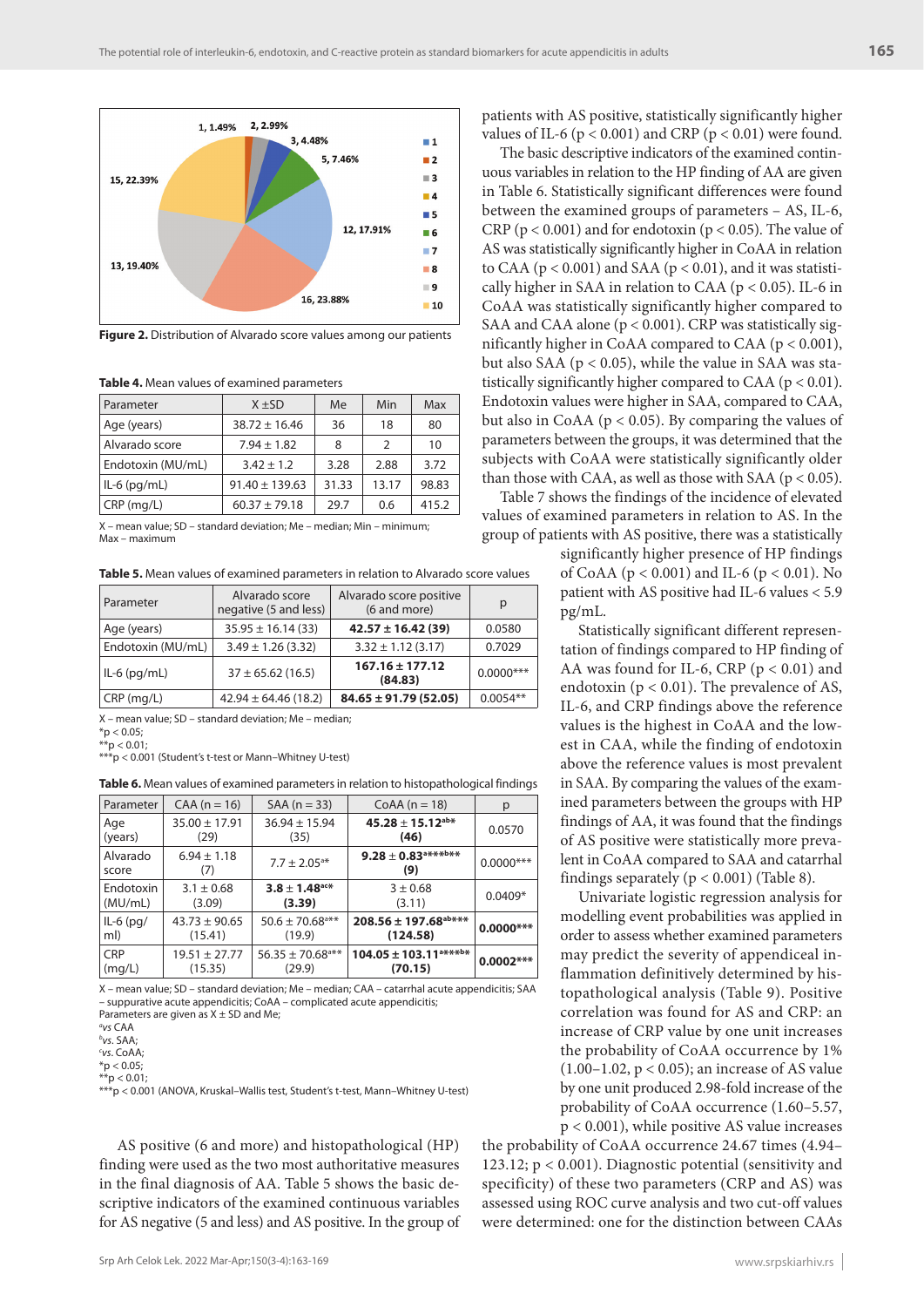| Parameter      | Value               | Alvarado score<br>(%) | р              |              |
|----------------|---------------------|-----------------------|----------------|--------------|
|                |                     | negative              | positive       |              |
| Endotoxin      | normal<br>elevated  | 64.1<br>35.9          | 75<br>25       | 0.3466       |
| $IL-6$         | normal<br>elevated  | 30.77<br>69.23        | 100            | 0.0013"      |
| <b>CRP</b>     | normal<br>elevated  | 17.95<br>82.05        | 14.29<br>85.71 | 0.7506       |
| Histopathology | CAA and SAA<br>CoAA | 94.87<br>5.13         | 42.86<br>57.14 | $0.0000$ *** |

**Table 7.** The incidence of elevated values of examined parameters in relation to Alvarado score

CAA – catarrhal acute appendicitis; SAA – suppurative acute appendicitis; CoAA – complicated acute appendicitis;

 $**p < 0.01;$ 

\*\*\*p < 0.001 (χ<sup>2</sup> test)

**Table 8.** The incidence of elevated values of examined parameters in relation to histopathological findings

| Parameter         | Value              | Histopathology (%) |                      |                     |             |
|-------------------|--------------------|--------------------|----------------------|---------------------|-------------|
|                   |                    | <b>CAA</b>         | <b>SAA</b>           | CoAA                | p           |
| Alvarado<br>score | normal<br>elevated | 93.75<br>6.25      | 66.67<br>33.33       | 11.11<br>88.89ab*** | $0.0000***$ |
| Endotoxin         | normal<br>elevated | 81.25<br>18.75     | 51.52<br>48.48a*c*** | 88.89<br>11.11      | $0.0105*$   |
| $IL-6$            | normal<br>elevated | 43.75<br>56.25     | 15.15<br>84.85       | $100a**$            | $0.0050**$  |
| <b>CRP</b>        | normal<br>elevated | 43.75<br>56.25     | 12.12<br>87.88a*     | $100a**$            | $0.0018**$  |

CAA – catarrhal acute appendicitis; SAA – suppurative acute appendicitis; CoAA – complicated acute appendicitis;

a *vs.* CАА; b *vs.* SАА; c *vs*.CoАА;  $*$ p < 0.05;  $**p < 0.01$ ;

\*\*\*p < 0.001 (χ<sup>2</sup> test)

| Table 9. Results of univariate logistic regression analysis assessing the |  |
|---------------------------------------------------------------------------|--|
| probability of AA histopathology prediction by examined parameters        |  |

| Parameter           | <b>OR</b> |       | Limits 95% CI |             |  |
|---------------------|-----------|-------|---------------|-------------|--|
|                     |           | Lower | Upper         | р           |  |
| AS                  | 2.98      | 1.60  | 5.57          | $0.0006***$ |  |
| Positive AS value   | 24.67     | 4.94  | 123.12        | $0.0001***$ |  |
| <b>CRP</b>          | 1.01      |       | 1.02          | $0.0165*$   |  |
| <b>Elevated CRP</b> |           |       |               | 0.9987      |  |

AS – Alvarado score; OR – odds ratio (between catarrhal acute appendicitis and suppurative acute appendicitis on one side and complicated acute appendicitis on the other); CI – confidence interval; \*p < 0.05;

 $*$ p < 0.01;

 $***p < 0.001$ 

and SAAs/CoAAs, and the other for the distinction between CAAs/SAAs and CoAAs. Based on the values of the parameters, it is evident that in this case, slightly better



**Figure 3.** Receiver operating characteristic (ROC) curve analysis presenting predictive features of a) Alvarado score and b) CRP for distinction between catarrhal acute appendicitis and suppurative acute appendicitis / complicated acute appendicitis

**Table 10.** Receiver operating characteristic curve coordinates presenting predictive features of Alvarado score (AS) and C-reactive protein (CRP) for distinction between catarrhal acute appendicitis and suppurative acute appendicitis / complicated acute appendicitis

| <b>AS</b> | Se    | Sp    | $Se + Sp$ | <b>CRP</b> | Se    | Sp    | $Se + Sp$ |  |
|-----------|-------|-------|-----------|------------|-------|-------|-----------|--|
| 4         | 0.941 | 0.000 | 0.941     | 16.3       | 0.765 |       | 1.452     |  |
| 5.5       | 0.922 | 0.125 | 1.047     | 17.3       | 0.745 | 0.688 | 1.433     |  |
| 6.5       | 0.902 | 0.375 | 1.277     | 18.6       | 0.745 | 0.750 | 1.495     |  |
| 7.5       | 0.745 | 0.625 | 1.370     | 19.45      | 0.745 | 0.813 | 1.558     |  |
| 8.5       | 0.529 | 0.938 | 1.467     | 20.75      | 0.725 | 0.813 | 1.538     |  |
| 9.5       | 0.294 | 1.000 | 1.294     | 22.15      | 0.706 | 0.813 | 1.518     |  |
| 11        | 0.000 | 1.000 | 1.000     | 23.7       | 0.686 | 0.813 | 1.499     |  |

Se – sensitivity; Sp – specificity

diagnostic characteristics are shown by CRP in comparison to AS. The area under the curve is 0.787, with a standard estimation error of 0.065, with a statistical significance of p  $= 0.0006$  (p < 0.001). The cut-off value is 19.45. Although it has a slightly wider confidence interval (0.659–0.914) compared to AS, it has significantly more sensitivity (74.51), with slightly less specificity and greater overall accuracy (Figure 3, Tables 10 and 11).

On the other hand, it was demonstrated that AS may predict CoAAs better than CAAs/SAAs. The area under the curve is 0.823 with a standard estimation error of 0.053, with a statistical significance of  $p = 0.0001$  ( $p < 0.001$ ). The cut-off value is 8.50. It has a relatively narrow confidence interval (0.719–0.927), the best ratio of sensitivity and specificity (88.89% and 75.51%, respectively), the highest values of positive predictive value and negative predictive value and overall accuracy, with slightly lower specificity and higher overall accuracy (Figure 4, Tables 12 and 13).

Table 11. Diagnostic features of Alvarado score (AS) and CRP for distinction between catarrhal acute appendicitis and suppurative acute appendicitis / complicated acute appendicitis

| Parameter | Area below<br>ROC curve (95% CI) | <b>SE</b> |             | Cut-off | Se (%) | <b>Sp</b><br>(%) | PPV (%) | <b>NPV (%)</b> | OA (%) |
|-----------|----------------------------------|-----------|-------------|---------|--------|------------------|---------|----------------|--------|
| AS        | 0.775 (0.662-0.889)              | 0.053     | $0.0001***$ | 8.5     | 52.94  | 93.75            | 96.43   | 37.5           | 62.69  |
| CRP       | $0.787(0.659 - 0.914)$           | 0.065     | $0.0006***$ | 19.45   | 74.51  | 81.25            | 92.68   | 44.83          | 76.12  |

ROC – receiver operating characteristic; CI – confidence interval; SE – standard error; Se – sensitivity; Sp – specificity; PPV – positive predictive value; NPV – negative predictive value; OA – overall accuracy; CRP – C-reactive protein  $*$ p < 0.05;

 $***p < 0.001$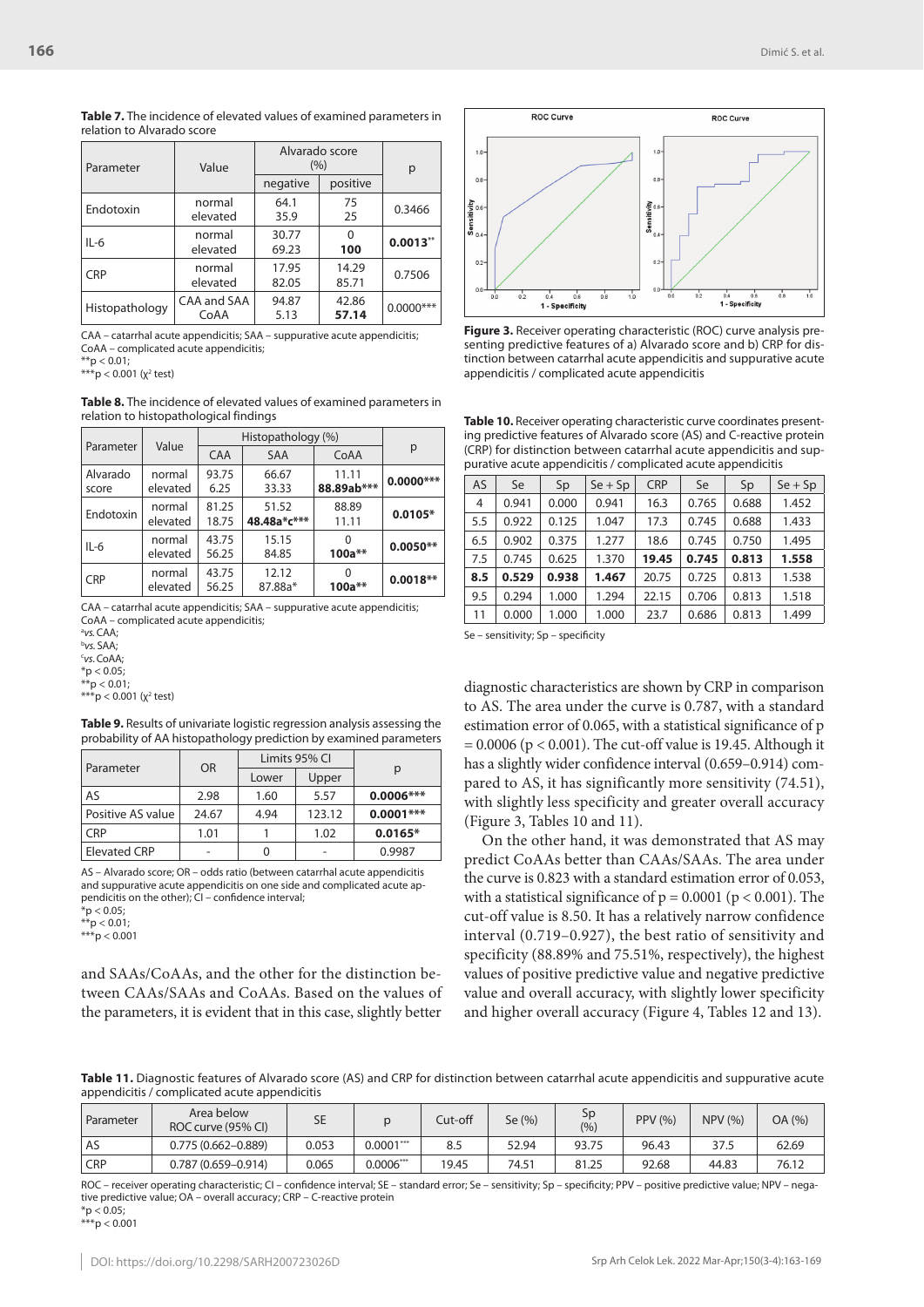

**Figure 4.** Receiver operating characteristic (ROC) curve analysis presenting predictive features of a) Alvarado score and b) C-reactive protein for distinction between complicated acute appendicitis and catarrhal acute appendicitis / suppurative acute appendicitis

**Table 12.** Receiver operating characteristic curve coordinates presenting predictive features of Alvarado score (AS) and C-reactive protein (CRP) for distinction between complicated acute appendicitis and catarrhal acute appendicitis / suppurative acute appendicitis

| AS  | Se    | Sp    | $Se + Sp$ | <b>CRP</b> | Se    | Sp    | $Se + Sp$ |  |
|-----|-------|-------|-----------|------------|-------|-------|-----------|--|
| 4   | 1.000 | 0.061 | 1.061     | 32.35      | 0.778 | 0.653 | 1.431     |  |
| 5.5 | 1.000 | 0.122 | 1.122     | 33.95      | 0.778 | 0.673 | 1.451     |  |
| 6.5 | 1.000 | 0.224 | 1.224     | 35.55      | 0.778 | 0.694 | 1.472     |  |
| 7.5 | 0.944 | 0.449 | 1.393     | 40.4       | 0.778 | 0.714 | 1.492     |  |
| 8.5 | 0.89  | 0.760 | 1.644     | 45.25      | 0.667 | 0.714 | 1.381     |  |
| 9.5 | 0.444 | 0.857 | 1.302     | 47.9       | 0.667 | 0.735 | 1.401     |  |
| 11  | 0.000 | 1.000 | 1.000     | 49.5       | 0.611 | 0.735 | 1.346     |  |

Se – sensitivity; Sp – specificity

# **DISCUSSION**

Despite the constant high frequency of AA, its timely and accurate diagnosis may still be elusive. A wide variety of biomarkers has been shown associated with AA and potentially able to reduce the risk of misdiagnosed inflammation and/or negative appendectomy. While traditional markers such as leukocytes are cheap and have relatively poor diagnostic accuracy, some of the novel ones such as IL-6 have been shown to have a higher predictive value, but are more expensive and time-consuming. Thus, the quest for the ideal biomarker to be used solely or combined with other parameters or as a part of stratification scores has been in focus for quite a while now.

IL-6 is a proinflammatory cytokine, mediator of acute phase reaction, and is secreted during inflammatory process and neutrophil recruitment following the invasion of bacteria to the appendix [14, 15]. Some of the previous studies have shown its relatively high sensitivity (73–84%) and low specificity (46–72%) for diagnosing AA and even

higher sensitivity (up to 91%) and lower specificity (37%) for diagnosing perforated appendicitis [16, 17]. Elevated serum IL-6 levels were found in the majority of our patients (55, 82.09%, p < 0.001). In relation to AS, in our study serum IL-6 levels were significantly both higher  $(p < 0.001)$  and more frequently elevated  $(p < 0.01)$  in patients with positive AS values as compared to ones with negative AS (Tables 5 and 7, respectively). Also, in relation to histopathology, IL-6 levels were significantly both higher ( $p < 0.001$ ) and more frequently elevated ( $p < 0.01$ ) in patients with CoAA in comparison to the ones with CAA/SAA (Tables 6 and 8, respectively). However, univariate logistic regression analysis failed to demonstrate the predictive capacity of IL-6 for the severity of appendiceal inflammation. These results are consistent with available literature data reporting good overall performance of IL-6 in terms of sensitivity, but still not specific enough especially for diagnosing CoAA and associated with higher cost and time consuming [18].

CRP is synthesized in the liver as an acute-phase reactant to infection or inflammation. Its serum levels rapidly increase within the first 12h from the onset of symptoms, which is followed by an equally fast normalization. CRP is reported as a useful tool for the diagnosis of AA with its high serum levels indicating suppurative and gangrenous evolution of the inflammation or appendiceal perforation. Multiple studies have demonstrated its high sensitivity (93.6–96.6%) [19–21]. However, it reportedly lacks specificity and cannot be used to distinguish between sites of infection [22]. Elevated serum CRP levels were also found in the majority of our patients  $(56, 83.58\%, p < 0.001)$ . In relation to AS, in our study, serum CRP levels were significantly higher  $(p < 0.01)$  in patients with positive AS values as compared to ones with negative AS (Table 5). However, in contrast to IL-6, although elevated CRP levels were more frequent in patients with positive AS than in those with negative AS, this difference lacks statistical significance (Table 7). In relation to histopathology, CRP levels were significantly both higher ( $p < 0.001$ ) and more frequently elevated ( $p < 0.01$ ) in patients with CoAA in comparison to those with CAA/SAA (Tables 6 and 8, respectively). Also, as opposed to IL-6, univariate logistic regression analysis has demonstrated the capacity of CRP to predict the severity of appendiceal inflammation: it was shown that the increase of CRP level by one unit increases the probability of CoAA occurrence by  $1\%$  (1.00–1.02, p < 0.05) (Table 9). Furthermore, ROC curve analysis has revealed that CRP has better capacity to predict SAAs/CoAAs than CAA, with the cut-of value of 19.45 (Figure 3, Tables 10

**Table 13.** Diagnostic features of Alvarado score (AS) and C-reactive protein (CRP) for distinction between complicated acute appendicitis and catarrhal acute appendicitis / suppurative acute appendicitis

| Parameter | Area below ROC curve<br>$(95%$ CI) | <b>SE</b> |            | Cut-off | Se (%) | Sp(%) | PPV (%) | NPV(%) | OA (%) |
|-----------|------------------------------------|-----------|------------|---------|--------|-------|---------|--------|--------|
| AS        | $0.823(0.719 - 0.927)$             | 0.053     | $0.0001**$ | 8.5     | 88.89  | 75.51 | 57.14   | 72.55  | 79.1   |
| CRP       | $0.789(0.638 - 0.879)$             | 0.062     | $0.0013**$ | 40.4    | 77.78  | 71.43 | 50      | 66.04  | 73.13  |

ROC – receiver operating characteristic; CI – confidence interval; SE – standard error; Se – sensitivity; Sp – specificity; PPV – positive predictive value; NPV – negative predictive value; OA – overall accuracy;  $*$ p < 0.05;

 $*$  $p$  < 0.01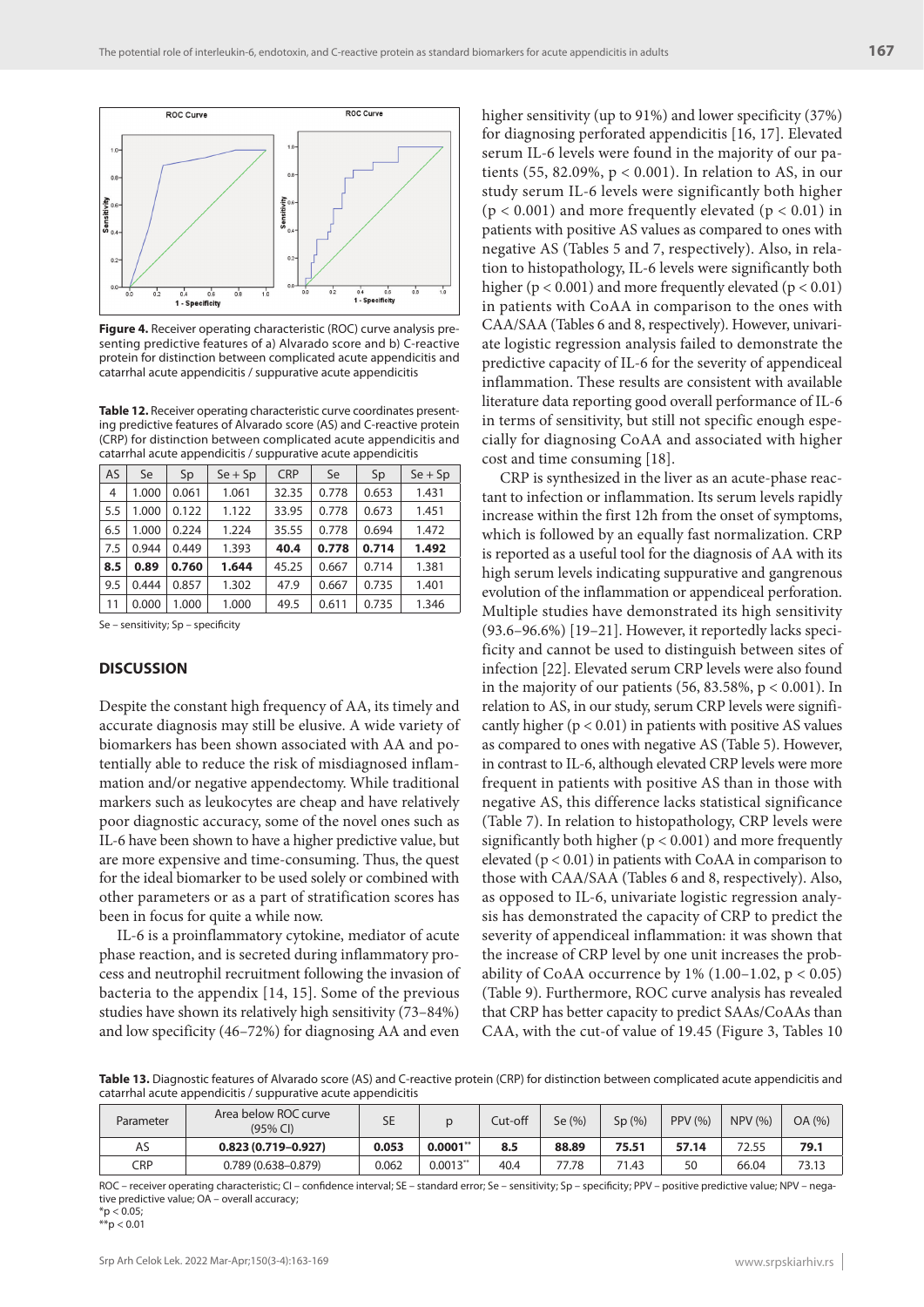and 11). These results clearly demonstrate that CRP levels contribute the precise AA diagnosis, the prediction of the severity of inflammation, and may serve as independent markers for CoAAs. Nevertheless, as not specific for AA, its interpretation during the decision-making process should be combined with the analysis of additional diagnostic parameters.

Since AA is a bacterial infection, it may be expected that the severity of inflammation is dependent on the amount of a range of extracellular products and cell-wall constituents produced and released by bacteria. These products stimulate the local and systemic inflammatory response eventually leading to the sepsis and shock. Among these products, endotoxin (lipopolysaccharide complex from the outer membrane of Gram-negative bacteria such as *Escherichia coli*, *Salmonella*, *Shigella*, *Pseudomonas*, *Neisseria*, *Haemophilus influenzae*, *Bordetella pertussis* and *Vibrio cholera*) is one of the most important ones. During an infectious disease, endotoxins released from bacterial cells significantly contribute to the disease pathophysiology and symptoms' development. However, elevated serum endotoxin levels were found in only 21 (31.34%) of our patients. In our study, serum endotoxin levels did not corelate to AS values, i.e., were not significantly neither higher nor more frequently elevated in patients with positive AS values as compared to those with negative AS (Tables 5 and 7, respectively). In relation to histopathology, endotoxin levels were significantly both higher ( $p < 0.05$ ) and more frequently elevated ( $p < 0.05$ ) only in patients with SAA in comparison to the ones with both CAA and CoAA (Tables 6 and 8, respectively). Univariate logistic regression analysis failed to demonstrate the predictive capacity of endotoxin for the severity of appendiceal inflammation. These results of our study indicate a rather modest pathogenic activity of endotoxins and, hence, their smaller diagnostic value. In comparison to bacterial exotoxins, endotoxins are less potent, less specific in their action, and remain stable within the cell membrane until its disintegration during the first hours of bacterial infection. This may explain their relatively low serum levels in patients with CAAs. Also, endotoxins stimulate natural immunity and proinflammatory activity (production of cytokines, activation of the

#### **REFERENCES**

- 1. D'Souza N, Nugent K. Appendicitis. Am Fam Physician. 2016;93(2):142–3.
- 2. National Surgical Research Collaborative. Multicentre observational study of performance variation in provision and outcome of emergency appendicectomy. Br J Surg. 2013;100(9):1240–52.
- 3. Di Saverio S, Podda M, De Simone B, Ceresoli M, Augustin G, Gori A, et al. Diagnosis and treatment of acute appendicitis: 2020 update of the WSES Jerusalem guidelines. World J Emerg Surg. 2020;15(1):27.
- 4. Hodge SV, Mickiewicz B, Lau M, Jenne CN, Thompson GC. Novel molecular biomarkers and diagnosis of acute appendicitis in children. Biomark Med. 2021;15(12):1055–65.
- 5. Jairaj R, Narendranath L, Ali F, Matew J, Tharanath K, Shyam T, et al. Serum biomarkers as a diagnostic aid in acute appendicitis. Int J Biomed Adv Res. 2016;7(10):497–501.

AS enables risk stratification in patients presenting with abdominal pain suspected of AA [13]. However, although AS is often sufficient when probability of AA is intermediate and physician is in doubt, further investigations (ultrasound, CT) or additional biomarkers determination are recommended [24]. In our study, 61 patients (91%) had AS values compatible with the diagnosis of AA (6 or greater). In relation to histopathology, AS values were significantly both higher ( $p < 0.001$ ) and more frequently elevated (p < 0.001) in patients with CoAA in comparison to those with CAA/SAA (Tables 6 and 8, respectively). On univariate logistic regression analysis it was shown that an increase of AS value by one unit produced 2.98-fold increase of the probability of CoAA occurrence (1.60–5.57, p < 0.001), while positive AS value increases the probability of CoAA occurrence 24.67 times (4.94–123.12; p < 0.001) (Table 9). On ROC curve analysis, it was demonstrated that AS may better predict CoAAs than CAAs/SAAs, with the cut-off value of 8.50 (Figure 4, Tables 12 and 13). These data illustrate very good predictive capacity of AS, especially for determining the possibility of CoAA. This is consistent with the results of other researchers reporting AS as a supreme diagnostic aid [25].

## **CONCLUSION**

The present study has demonstrated excellent and complementary diagnostic features of both AS and CRP, especially their capacity for predicting complicated forms of AA. Despite good sensitivity and overall performance, IL-6 was not shown useful due to the lack of specificity for diagnosing CoAA, higher cost, and its time consumption. Endotoxin levels were not significantly elevated in our patients and showed rather modest pathogenic activity and, hence, an insignificant diagnostic value. AS and CRP should be routinely used combined as powerful tools for diagnosing and predicting complicated AA.

**Conflict of interest:** None declared.

- 6. Alhamdani YF, Rizk HA, Algethami MR, Algarawi AM, Albadawi RH, Faqih SN, et al. Negative Appendectomy Rate and Risk Factors That Influence Improper Diagnosis at King Abdulaziz University Hospital. Mater Sociomed. 2018;30(3):215–20.
- 7. Gungor F, Kilic T, Akyol KC, Ayaz G, Cakir UC, Akcimen M, et al. Diagnostic Value and Effect of Bedside Ultrasound in Acute Appendicitis in the Emergency Department. Acad Emerg Med. 2017;24(5):578–86.
- 8. Fatima SR, Zaheer F, Moosa FA, Arqam SM, Mussab RM, Choudhry MS. Combined Diagnostic Accuracy of Total Leukocyte Count, Neutrophil Count, and Ultrasonography for the Diagnosis of Acute Appendicitis. Cureus. 2021;13(2):e13086.
- 9. Tullavardhana T, Sanguanlosit S, Chartkitchareon A. Role of platelet indices as a biomarker for the diagnosis of acute appendicitis and as a predictor of complicated appendicitis: A meta-analysis. Ann Med Surg (Lond). 2021;66:102448.